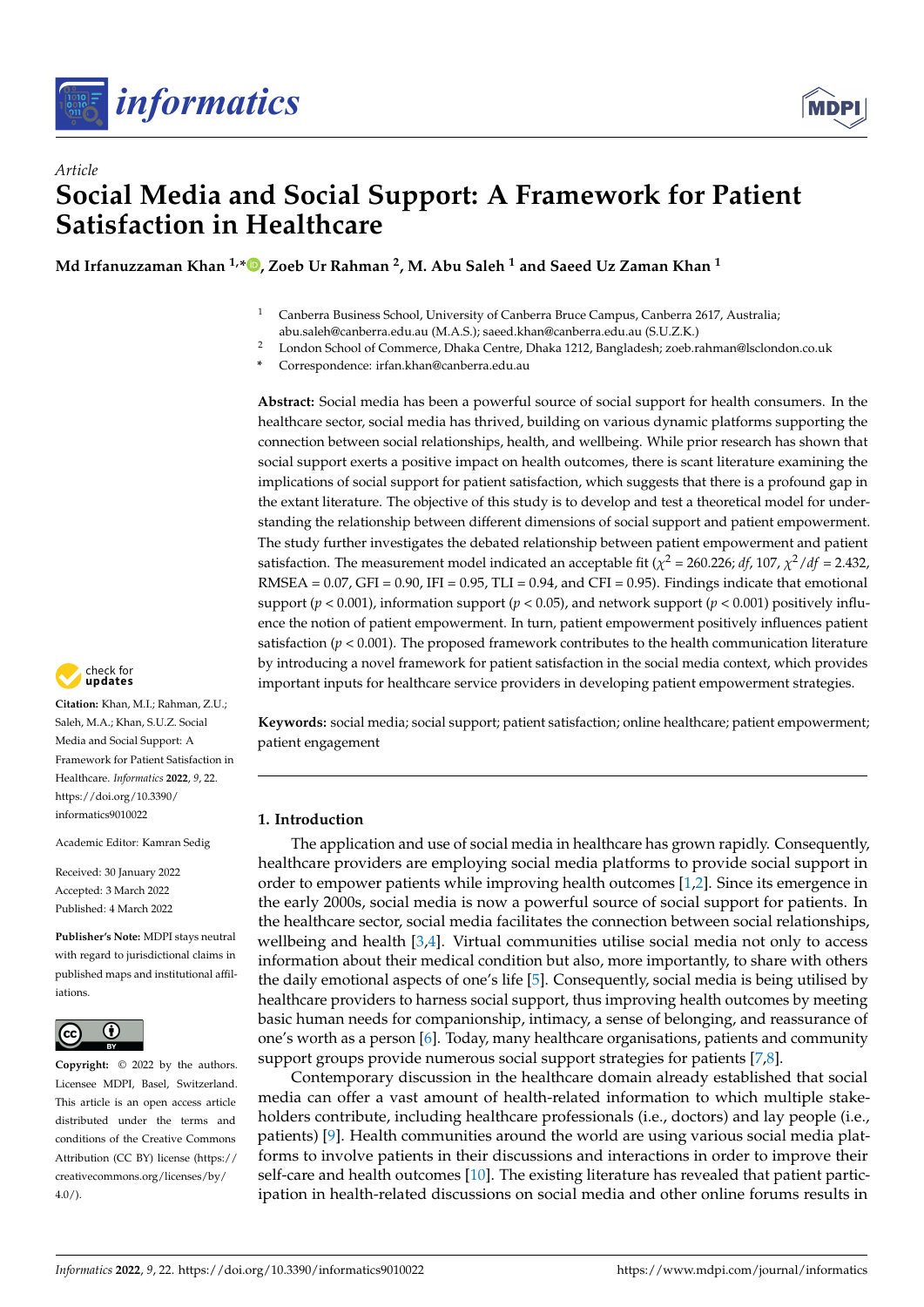improved communication, information exchange between patients and with healthcare professionals [\[11\]](#page-11-1). Moreover, a recent study revealed that social support results in well-being and happiness in the digitalised healthcare environment [\[11\]](#page-11-1). All of these examples point towards the fact that social media now sits at the centre of the social support exchange between patients on various social media platforms.

Although some prior studies have recognised many benefits of using social media as a means of social support [\[10,](#page-11-0)[12\]](#page-11-2), not much research has addressed the relationship between social support, patient empowerment, and patient satisfaction in the healthcare context. While health communities continue to participate in social media-based health communities for information seeking and emotional support, very little is known regarding the types of support offered in online platforms and whether the dimensions of online support can influence patient empowerment outcomes [\[13\]](#page-11-3). This research is an attempt to examine whether different types of social support shape patient empowerment outcomes and patient satisfaction. Generally speaking, there is scant literature examining the impacts of various forms of social media based on social support concerning patient empowerment and patient satisfaction. For this reason, the primary objective of this study is to propose a research model that seeks to explain the impacts of social media-based support on patient empowerment and patient satisfaction. In the following sections, firstly, we review and contextualise the social support literature; secondly, we explain the different dimensions of social support to conceptualise the antecedents of patient empowerment and satisfaction. Thirdly and lastly, the research methods and results are presented. The study concludes with the discussion, implications and limitations and conclusion.

## **2. Literature Review**

This literature review section sheds light on the relationship between social support, patient empowerment and patient satisfaction.

#### *2.1. Social Support*

Social support is a philosophy which is envisioned to facilitate belongingness, coping, esteem, and competence through actual or perceived exchanges of psychosocial resources [\[14\]](#page-11-4). Many studies argue that social support is a multidimensional construct consisting of various forms of support, including informational support, emotional support, instrumental support, and companionship. Social support has been demonstrated as exerting an impact on various health outcomes such as psychological wellbeing, emotional support, and companionship [\[15\]](#page-11-5).

Furthermore, social media facilitates social storytelling, which is another important characteristic of social media-based communities [\[16,](#page-11-6)[17\]](#page-11-7). For example, using Facebook and Twitter to share narratives about various diseases is a common method used by healthcare service providers. Digital narratives have been successfully applied in interventions designed to raise awareness and to improve screening rates in breast, colorectal, and prostate cancers [\[18](#page-11-8)[,19\]](#page-11-9). The power of storytelling is often used to provide social support in the healthcare scenario. However, the skilled facilitation of storytelling is extremely important here and, for example, Fiddian-Green et al. [\[20\]](#page-11-10) suggested some important considerations. There are important ethical aspects concerning the application of online storytelling involving vulnerable populations. The authors recommended delving deeply into ethical issues including, but not limited to the ownership and sharing of digital materials, the reduction of harm in a group context, particularly with regard to potentially uncooperative group dynamics or the disclosure of trauma; and the potential reproduction of stigmatising narratives [\[20\]](#page-11-10).

Smailhodzic and Hooijsma [\[6\]](#page-10-5) explained four categories of social support in the context of social media in healthcare. These are emotional support, esteem support, information support, and network support. The above categories of social support are summarised below in Table [1.](#page-2-0)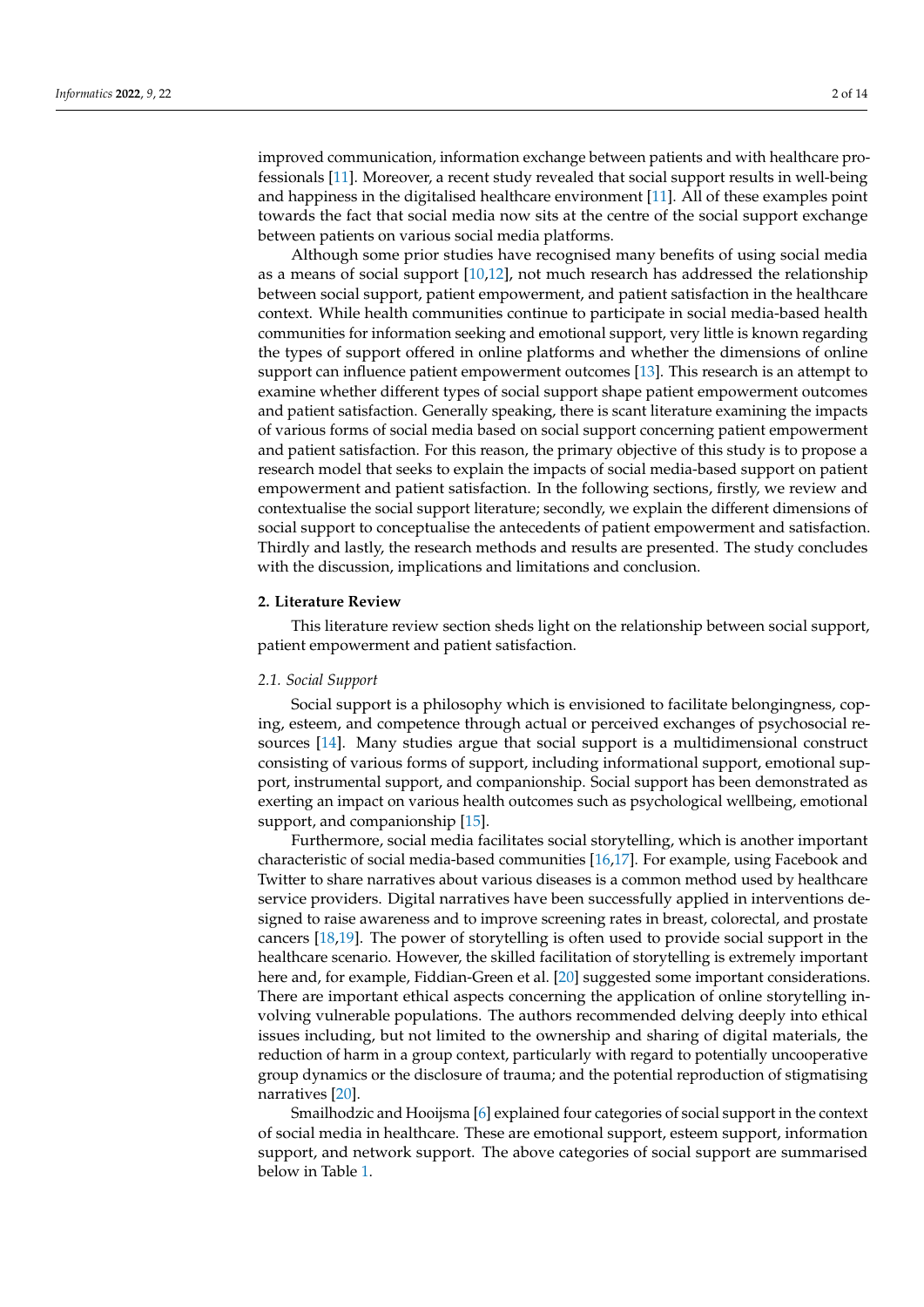| Categories             | <b>Features</b>                                                                                                                                                                                                                                                                                                                                                          | Examples                                                                                                                                                                                                                                                                                                                                                                                                                            |  |  |
|------------------------|--------------------------------------------------------------------------------------------------------------------------------------------------------------------------------------------------------------------------------------------------------------------------------------------------------------------------------------------------------------------------|-------------------------------------------------------------------------------------------------------------------------------------------------------------------------------------------------------------------------------------------------------------------------------------------------------------------------------------------------------------------------------------------------------------------------------------|--|--|
| Emotional<br>Support   | Primarily, the individuals' emotional and/or affective<br>needs are attended to by providing emotional<br>support [21]. In the health context, support groups focus<br>on providing a responsive environment in which<br>patients' painful emotions can be felt and understood by<br>others as perceived by the patient and thus minimise<br>feelings of isolation [22]. | PatientsLikeMe (http://www.patientslikeme.com,<br>accessed on 27 August 2021) is an example of providing<br>patients with emotional support since it: aggregates<br>isolated fragments of health information and facilitates<br>the creating and sharing of community resources<br>through storytelling [23].                                                                                                                       |  |  |
| Esteem<br>support      | Esteem support relates to exhibiting encouragement and<br>hope for individuals to manage a particular health<br>condition [24].                                                                                                                                                                                                                                          | Cancer patients rely on social media to discuss their<br>illness experiences, seek advice and learn from and<br>support each other [25].                                                                                                                                                                                                                                                                                            |  |  |
| Information<br>support | Information support is predominantly perceived as the<br>most popular social support activity that is built on the<br>philosophy of providing patients with useful and<br>relevant information according to their health<br>conditions, treatment options and other health-related<br>issues [21,26].                                                                    | Websites such as WebMD (http://www.webmd.com,<br>accessed on 15 June 2021) and MedHelp<br>(http://www.medhelp.org, accessed on 15 June 2021)<br>provide individuals seeking health information related<br>to disease assessments, health/treatment advice, sharing<br>experiences and question-answer sessions in closed or<br>open groups. Medical blogs written by healthcare<br>professionals are also published on these sites. |  |  |
| Network<br>Support     | Network support enables patients with a specific health<br>disorder to connect with other patients experiencing<br>similar conditions and provides them with a sense of<br>belonging [27].                                                                                                                                                                               | Online communities related to breast cancer provide<br>relevant information on treatment, managing symptoms,<br>prevention advice, and emotional support for the<br>patients [28].                                                                                                                                                                                                                                                  |  |  |

<span id="page-2-0"></span>**Table 1.** Categories of social support.

Although online social support groups offer significant benefits for healthcare communities, there are some inherent limitations associated with social media-based support groups. For example, a systematic review of 378 citations reporting clinical outcomes on leading contemporary social media channels revealed that the overall impact of social media-based information exchanged on chronic disease was variable, with 48% of studies indicating benefit, 45% neutral or undefined, and 7% suggesting harm [\[29\]](#page-11-19). Other studies also indicated that the impact of social media-based support is inconsistent, and offers limited engagement despite being low cost [\[30\]](#page-11-20). For example, one recent study shows that emotional communication competence moderates the effects of providing and receiving emotional support, and individuals with lower emotional communication competence tend to experience detrimental impacts on emotional well-being compared to those with higher emotional competence [\[31\]](#page-11-21). Another area that has come under increased scrutiny is the quality of health-related information and propagation of misinformation in online patient support groups. In health-related social media channels the quality of information appears to be poor, which can be detrimental to patients' health and wellbeing [\[32\]](#page-11-22).

However, a majority of these studies can confirm that social media platforms are playing a key role in providing valuable social support in difficult times, and during important health events [\[30,](#page-11-20)[33\]](#page-11-23). In their study, Barak, Boniel-Nission, and Suler [\[34\]](#page-11-24) observed that empirical research frequently outlines limited or no specific outcomes for online support groups. Nonetheless, it points towards non-specific individual impacts such as psychological wellbeing and personal empowerment, which is a much needed force while battling a specific health condition. The notion of patient empowerment is discussed in more detail below.

### *2.2. Patient Empowerment*

Before the emergence of social media, patients had limited options in regard to sharing experiences with a healthcare provider. Provider reputation and peer recommendations played an influential part in choosing a medical professional or hospitals/clinics. Subsequently, accessing information concerning the quality of a specific care provider was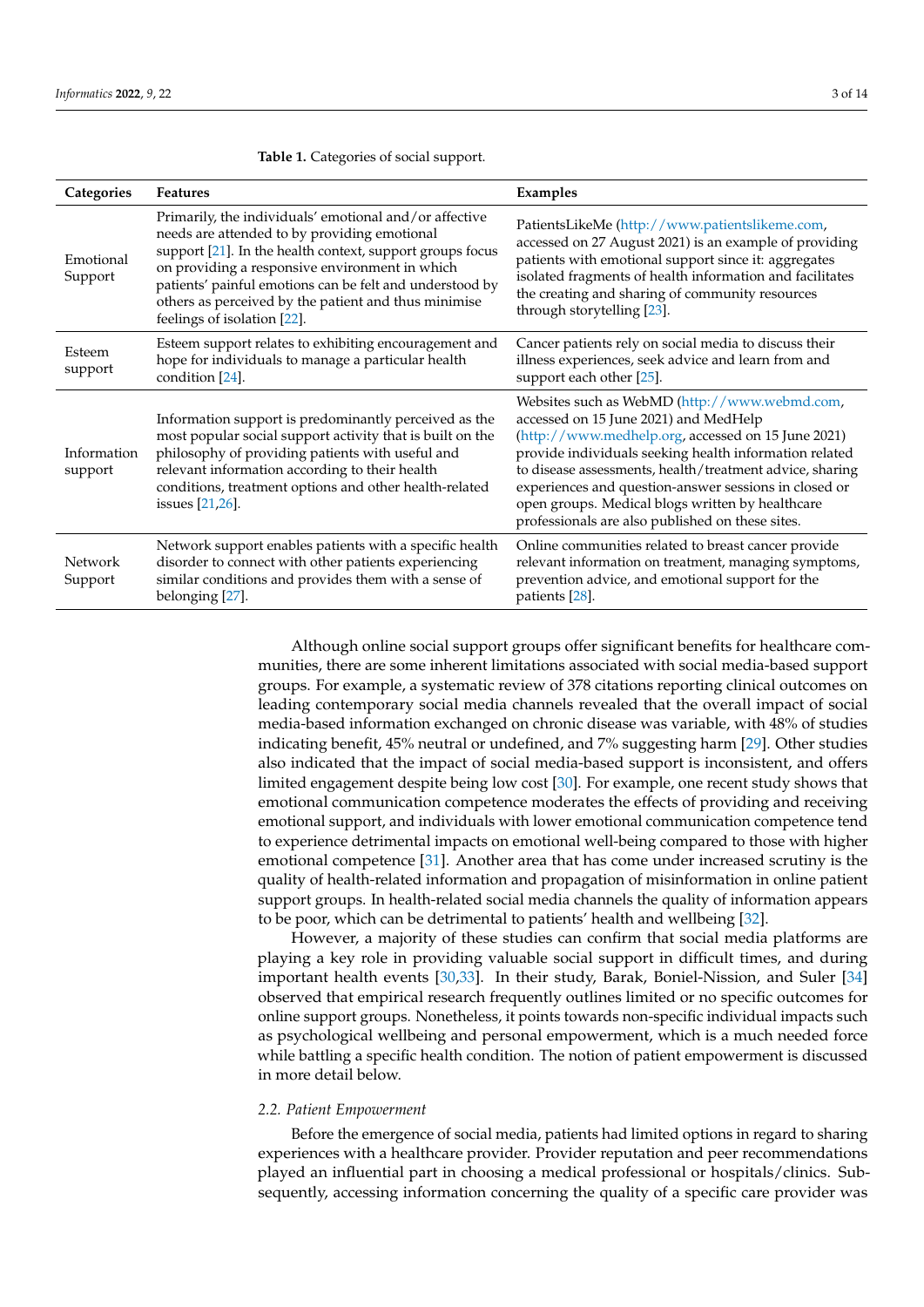complicated in the pre-social media era. At the present time, social media channels are increasingly used by patients to engage, share and rate their encounters with healthcare service providers [\[35,](#page-11-25)[36\]](#page-11-26). They are leveraging social media technologies to connect with patients experiencing the same or a similar illness and how to manage it [\[37\]](#page-11-27). This interactive engagement process results in patient empowerment, which is based on the notion of enhanced self-awareness, skills, and the knowledge required to achieve health-related goals [\[6\]](#page-10-5). According to Oh and Lee, [\[38\]](#page-12-0) information support, esteem support, and emotional support provided by various social media-based patient groups act as an important antecedent of a patient's sense of empowerment. The three subcategories of empowerment documented by Smailhodzic and Hooijsma [\[6\]](#page-10-5) are improved subjective well-being, heightened psychological well-being, and improved self-management and control. A summary of these categories is presented in Table [2.](#page-3-0)

| Category                       | Comments                                                                                                                                                                                                                                                                           |  |  |
|--------------------------------|------------------------------------------------------------------------------------------------------------------------------------------------------------------------------------------------------------------------------------------------------------------------------------|--|--|
| Subjective well-being          | Subjective well-being is the patient's state of emotional satisfaction<br>resulting from their use of social media for health-related reasons.                                                                                                                                     |  |  |
| Psychological<br>well-being    | Developing and experiencing a positive relationship with other<br>patients through social media usage.                                                                                                                                                                             |  |  |
| Self-management<br>and control | The patient's ability to manage their health condition is improved. It<br>includes better coping strategies, effective self-management, and an<br>enhanced ability to manage the illness, its related adverse health<br>conditions and support of chronic disease self-management. |  |  |

<span id="page-3-0"></span>**Table 2.** Three subcategories of empowerment.

The evidence concerning the effectiveness of these online support channels on an individual's health is not circumstantial as it has been documented that both health professionals and patients are effectively using these channels and showcasing the benefits of participation in social media-based communities. However, the downside of social media driven empowerment should also be discussed. Increased interactions and involvement in the clinical decision-making process means that healthcare professionals may not be in complete control of decisions being made during clinical interactions; this may increase the risk for healthcare professionals [\[6,](#page-10-5)[39\]](#page-12-1). In fact, some medical experts perceive online support groups as a risk to their professional expertise, and control over clinical interactions which acts as a significant deterrent to harvesting the benefits offered by social media based support groups [\[39\]](#page-12-1). Nevertheless, the notion of patient empowerment continues to appear in medical debates, and it will be interesting to observe the impacts of empowerment on patient satisfaction.

#### *2.3. Patient Satisfaction*

Patient satisfaction is a complex domain and there is no global consensus on the determinants of patient satisfaction. However, literature demonstrates that social media applications enable healthcare professionals to engage with their patients, increase brand image and patient satisfaction in a very cost-effective manner [\[40](#page-12-2)[–42\]](#page-12-3). A recent study conducted on 390 hospitals revealed that there is a positive association between hospital Facebook activity and patient satisfaction. It emerged that hospitals that had a Facebook page were active on Facebook in the past 30 days, and had more "likes", had more patients willing to definitely recommend the hospital, and had a higher overall satisfaction score [\[43\]](#page-12-4).

From a holistic perspective, patient satisfaction encompasses various aspects of the healthcare system, including empathy, level of care, physical environment, and caregiver characteristics [\[44](#page-12-5)[,45\]](#page-12-6). The extant literature primarily elaborated on the relationship between patient satisfaction and the quality of healthcare [\[44](#page-12-5)[,45\]](#page-12-6). Based on the above analysis, this study presents a different perspective on the concept of patient satisfaction, and examines patient satisfaction from the angle of social support-driven empowerment.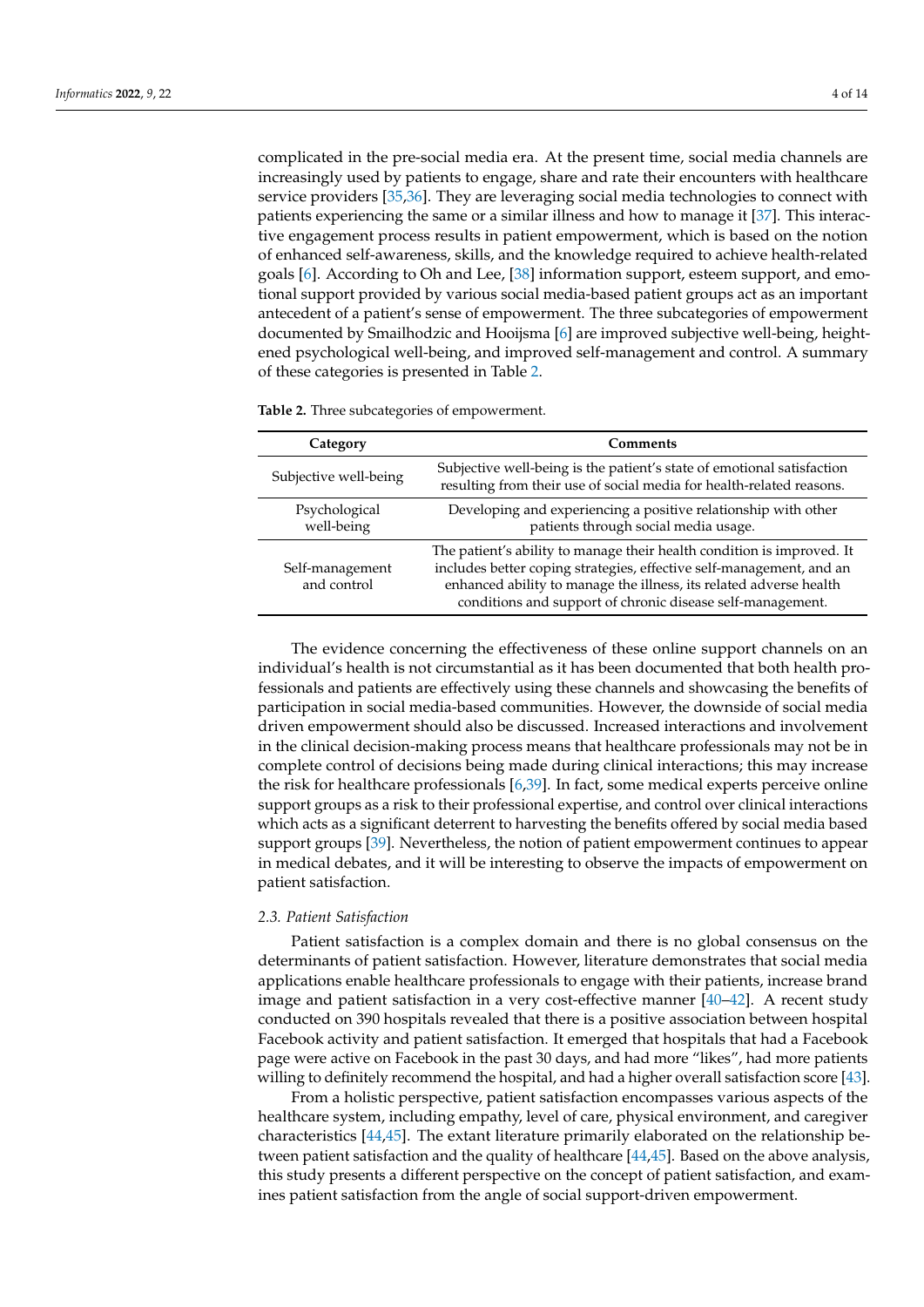## **3. Research Model**

The proposed research model seeks to examine the relationships between four distinct dimensions of social support and patient empowerment in the social media context. The study further investigates the relationship between patient empowerment and patient satisfaction in the social media context. Consequently, this study contributes to the body of knowledge in social media-based healthcare by offering a fresh take on the key dimensions of online social support. Previously, researchers demonstrated a positive link between online social support and empowerment, self-efficacy, knowledge, and health-promoting behaviours [\[46\]](#page-12-7). However, the individual effects of esteem support, emotion support, information support and network support are relatively unknown. In order to address these inherent limitations in the extant literature, five hypotheses were devised for the proposed research model provided in Figure [1.](#page-4-0)

<span id="page-4-0"></span>

**Figure 1.** Research Model.

It has been well established in contemporary literature that there is a positive association between social support and patient empowerment. This research proposes four separate dimensions of social support; namely, esteem support, emotional support, information support and network support, which exert a distinct impact on the notion of patient empowerment in the online healthcare context. In healthcare, esteem support is instrumental in encouraging patients to take actions to manage certain illness, and getting support patients' encouragement [\[25\]](#page-11-15). Thus, self-esteem can be considered a driver of patient empowerment. On the other hand, social media can also act as an avenue for emotional support. Social media enables communication and interaction between individuals who are experiencing similar health conditions [\[2\]](#page-10-1). Consequently, emotional support can act as catalyst of patient empowerment.

The third dimension, Information support, can also be considered as an important driver of patient empowerment. Information support provided through social media channels are diverse and can range from symptom management, health tips, self-diagnosis routines, and wellbeing [\[47](#page-12-8)[,48\]](#page-12-9). Finally, network support is another important dimension of social media-based social support in healthcare. These social media-based health communities enable patients to connect and develop healthy relationships and bonds without being near to other participants [\[24\]](#page-11-14). As a consequence, social media can augment social connections among patients by overcoming the communication barriers in traditional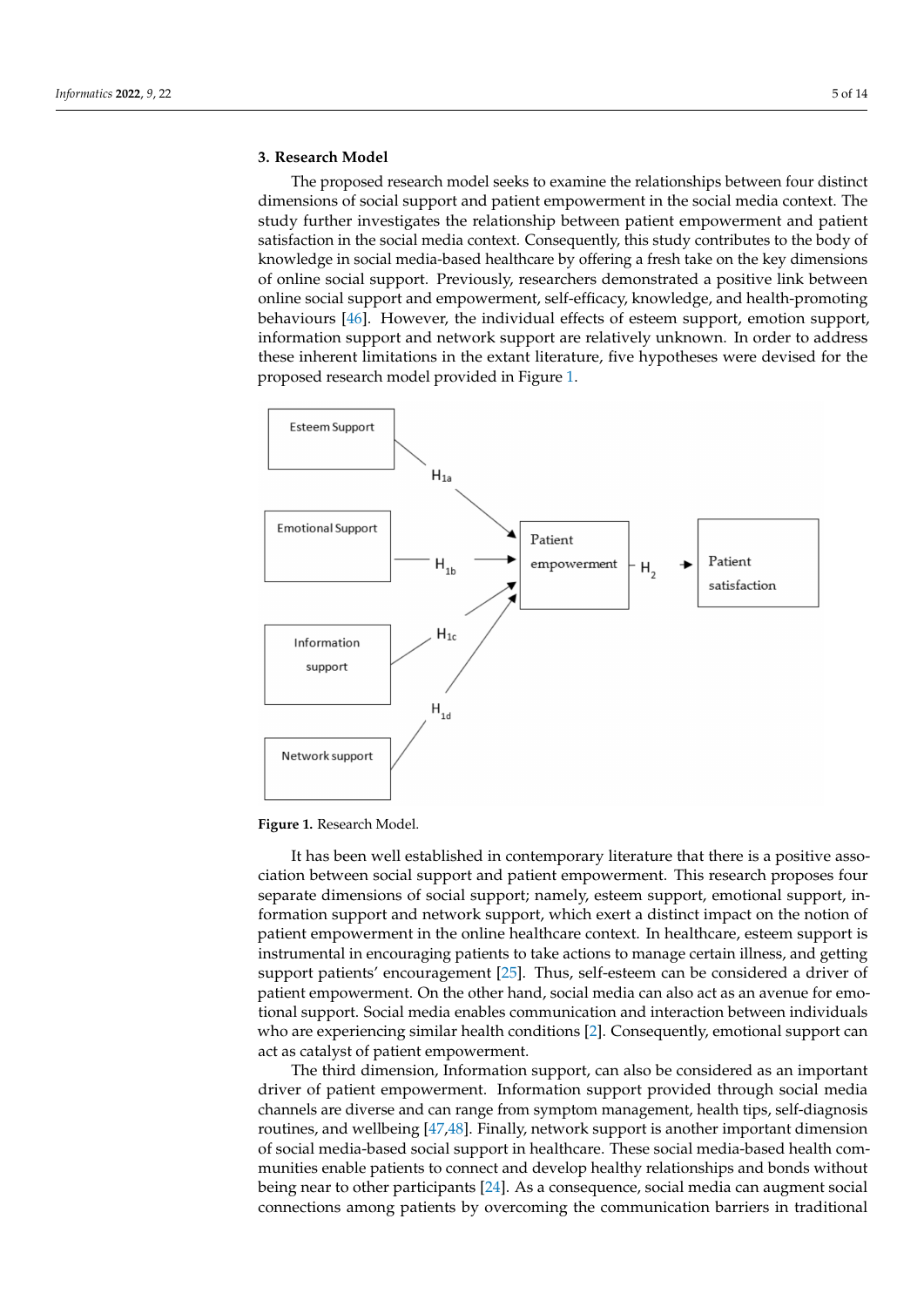healthcare [\[49\]](#page-12-10). For example, a recent study concerning the role of online social support in the social and well-being of unwed single mothers in China reveals that online social support results in improving the wellbeing of single mothers [\[50\]](#page-12-11).

Consequently, many healthcare service providers have already created a dynamic, interactive online presence to encourage community engagement, and this has been applied in clinical practice, education, research, and administration. Many hospitals use social media as a tool for marketing to and involving their patient base. Physician practices are also using Facebook pages, Twitter accounts, and blogs in an effort to expand their practice and earn patient referrals [\[51,](#page-12-12)[52\]](#page-12-13). According to Oh and Lee [\[38\]](#page-12-0), information support, esteem support, and emotional support provided by various social media-based patient groups act as an important antecedent of a patient's sense of empowerment. Based on the four dimensions of social support and their effects on the notion of patient empowerment, the following hypotheses have been proposed.

**Hypothesis 1a.** *Esteem support promotes patient empowerment.*

**Hypothesis 1b.** *Emotional support facilitates patient empowerment.*

**Hypothesis 1c.** *Information supports enable patient empowerment.*

**Hypothesis 1d.** *Network support positively influences patient empowerment.*

The proposed research also looked at the relationships between patient empowerment and patient satisfaction. In healthcare, patient empowerment enriches the level of satisfaction [\[53\]](#page-12-14). Similarly, Yeh and Wu [\[54\]](#page-12-15) demonstrated that empowerment improves patient health, and there is a positive relationship between patient empowerment and patient satisfaction. In an online health communication context, social media plays a pivotal role in ensuring patient engagement and satisfaction [\[55\]](#page-12-16). Thus, the following proposition is considered:

**Hypothesis 2.** *There is a significant and positive relationship between patient empowerment and satisfaction in the social media context.*

#### **4. Method**

This is a cross-sectional study, and the data were collected from individuals who are members of online healthcare groups in Bangladesh. This involved a field survey of online healthcare group participants. A quantitative survey is considered to be an appropriate data collection method for this research, as research conducted in a similar domain pursued quantitative surveys to test the impacts of independent variables on dependent variables [\[56,](#page-12-17)[57\]](#page-12-18). The survey was administered to 629 individuals at several tertiary education institutions in Dhaka. The primary reason why university students, faculty members and administrators were selected as the sample is that the above-mentioned group are likely to be frequent users of social media and the internet in Bangladesh. To correctly identify the user of online healthcare groups, a screening question was used: "Did you visit any one of the online healthcare advice or support group in the last year?" Respondents who replied 'yes' were invited to participate and complete the survey. In total, 234 respondents completed questionnaires and the response rate amounted to 26.88%.

#### *4.1. Participant Characteristics*

Of the 234 individuals who participated in this survey, 56% were male and 44% were female. The age of the respondents varied widely; most participants were in the 18–35 (54%) cohort. Additionally, 24% of the respondents were between 35–49 years of age, while 14% were between the ages of 50 and 59, and the remaining 8% were 60 years and older. In terms of education, 40% completed HSC, 38% completed undergraduate degrees, 9% completed the Master's degree, and 4% completed a PhD degree. The remaining 9%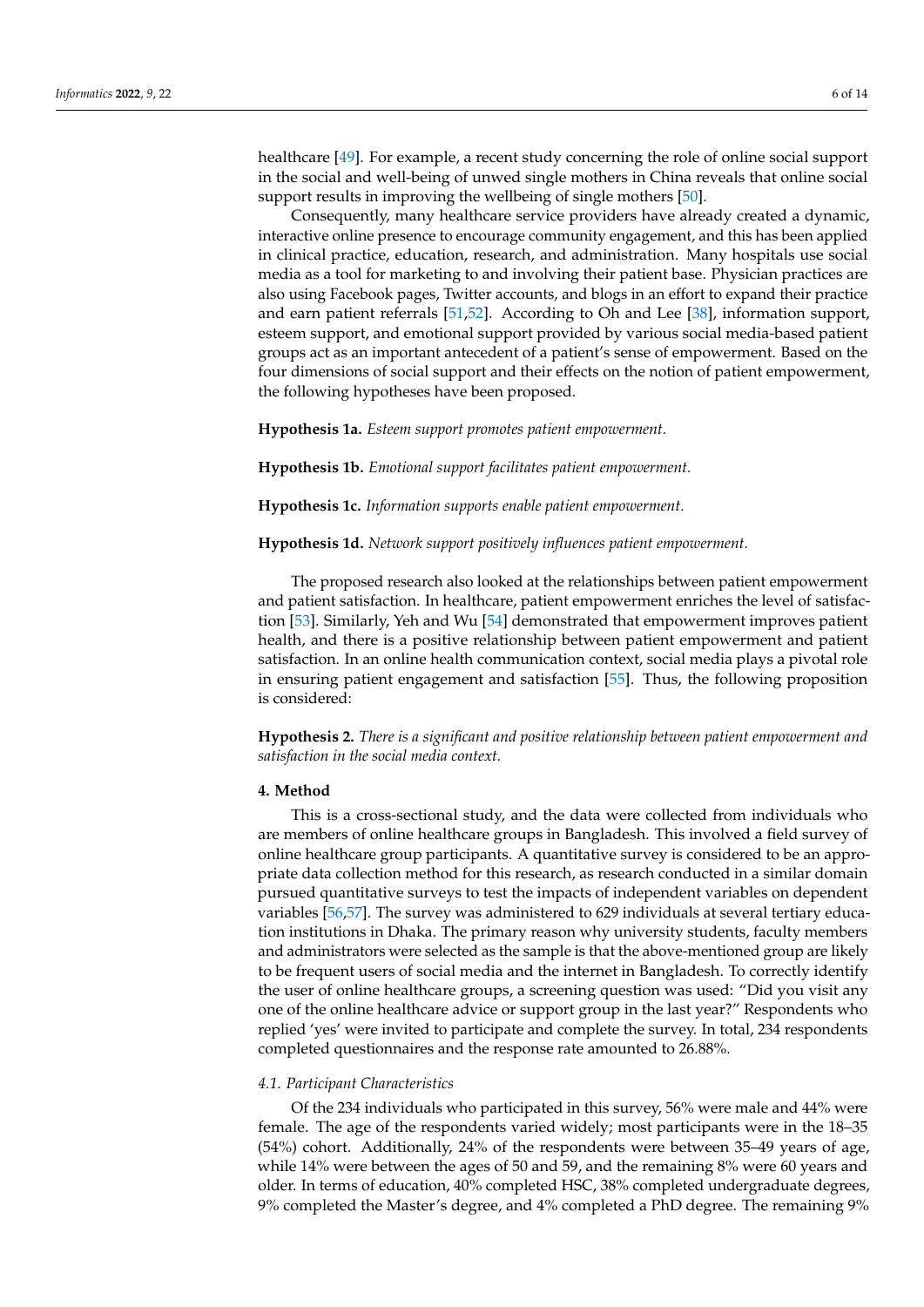acquired vocational qualifications. In terms of the frequency of using social media, 76% are frequent users. A breakdown of the participant characteristics is provided in Table [3.](#page-6-0)

| Category                     |                    | Frequency | Percent |
|------------------------------|--------------------|-----------|---------|
|                              | Male               | 132       | 56%     |
| Gender                       | Female             | 102       | 44%     |
|                              | $18 - 35$          | 126       | 54%     |
|                              | $35 - 49$          | 56        | 24%     |
| Age                          | $50 - 59$          | 33        | 14%     |
|                              | 60 years and above | 19        | 8%      |
|                              | <b>HSC</b>         | 93        | 40%     |
|                              | Undergraduate      | 88        | 38%     |
| Education                    | <b>Masters</b>     | 21        | 9%      |
|                              | PhD                | 9         | $4\%$   |
|                              | Others             | 23        | 9%      |
|                              | Frequently         | 178       | 76%     |
| Social media usage frequency | Occasionally       | 46        | 20%     |
|                              | Rarely             | 10        | $4\%$   |

<span id="page-6-0"></span>**Table 3.** Demographic information.

#### *4.2. Questionnaire Items*

The questionnaire items were sourced from various measures, with some minor modifications to fit the social media context of this study. The measures for emotional support and esteem support were adopted from the work by Deng and Liu [\[58\]](#page-12-19). Measures for information support were adopted from the work of Liang and Xue [\[59\]](#page-12-20). Meanwhile, the measures for network support were contextualised from the article by Haslam and Tee [\[60\]](#page-12-21). Patient empowerment measures were borrowed from Johnston and Worrell [\[13\]](#page-11-3). Finally, indicators for patient satisfaction were developed from Wu and Deng's analysis [\[61\]](#page-12-22). The full-scale, factor loadings, and reliability scores are provided in Table [4](#page-7-0) below. Each questionnaire item was weighed on the basis of its factor loading for its corresponding constructs, and each construct illustrates high internal consistency and reliability, as demonstrated by the Cronbach's alpha score reported in Table [4.](#page-7-0)

#### *4.3. Quantitative Data Analysis*

After ensuring construct reliability, confirmatory factor analysis (CFA) serves to examine the validity of the proposed research theoretical framework, and the underlying dimensions of the constructs [\[62\]](#page-12-23). Following CFA analysis, the structural equation modelling (SEM) technique was employed to examine the hypothesised relationships. SEM is typically used in the field of social sciences to examine linear causal relationships among variables [\[63\]](#page-12-24). SEM represents the observed data through structural parameters defined by a theoretical framework [\[64](#page-12-25)[,65\]](#page-12-26). Moreover, SEM is also well known for its ability to account for measurement error, which is a common limitation observed in many studies [\[66\]](#page-12-27). Considering causal relationships identified in the proposed research model (Figure [1\)](#page-4-0) of this study, it was logical to use SEM to examine the relationship between the constructs articulated in this paper.

#### *4.4. Measurement Model Analysis and Construct Validity*

Confirmatory factor analysis was carried out after incorporating all variables. The result revealed a satisfactory model fit CMIN = 207.634 with df = 103 and CMIN/df ratio = 2.016; IFI =  $0.97$ ; TLI =  $0.96$ ; CFI =  $0.97$ ; and RMSEA =  $0.06$ . Therefore, overall fit was at an acceptable level. An assessment of the factor loading ensured all retained measurement items exceeded the recommended universal cut-off factor loading of 0.50 [\[65\]](#page-12-26).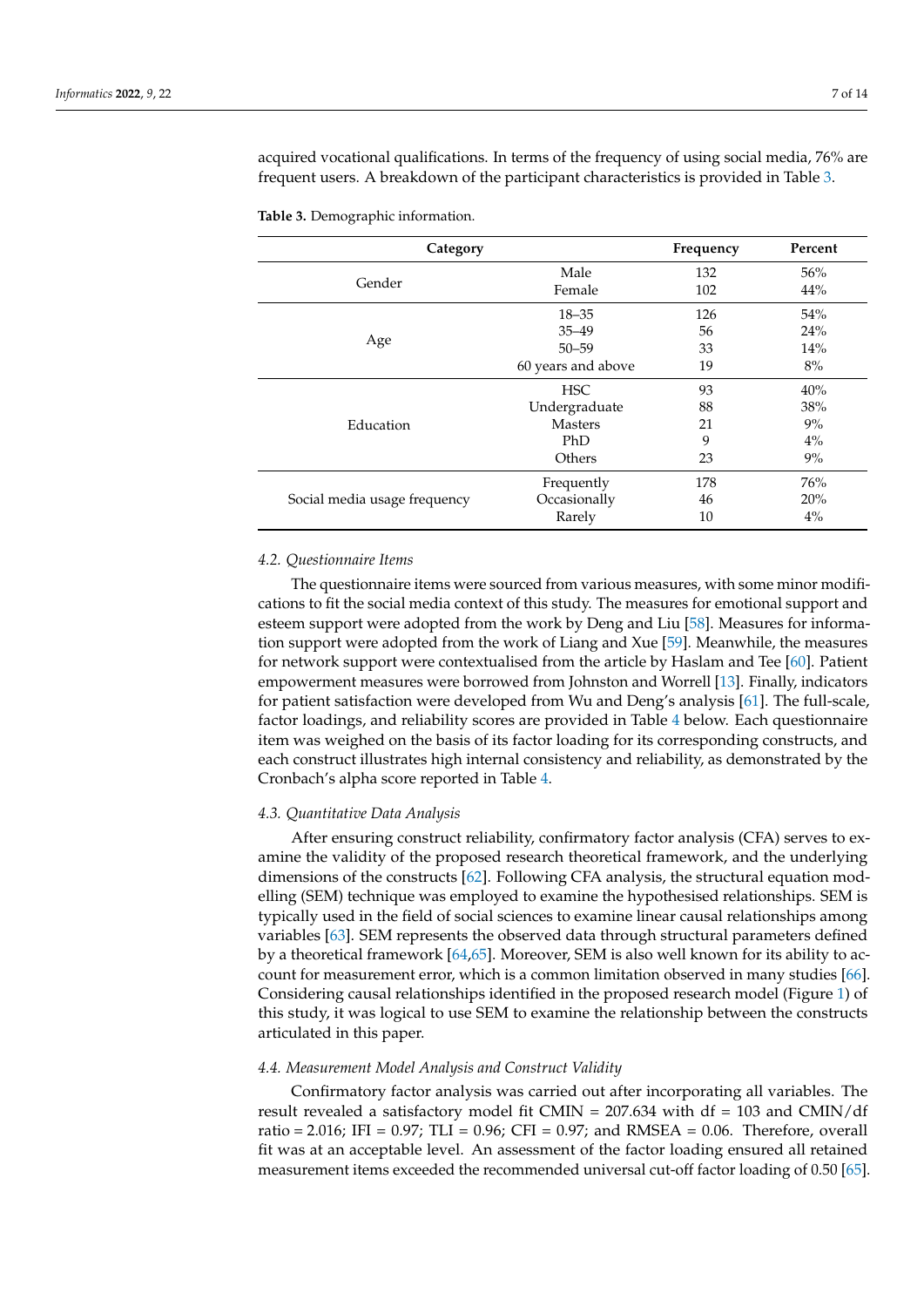| Construct              | Indicators                                                                                                                                                                          | Factor<br>Loadings   | Composite<br>Reliability | Cronbach's<br>Alpha | <b>AVE</b> |
|------------------------|-------------------------------------------------------------------------------------------------------------------------------------------------------------------------------------|----------------------|--------------------------|---------------------|------------|
| <b>Esteem Support</b>  | Show confidence in my ability to address my health concerns.<br>Makes me feel that I am good at making healthy decisions.<br>Makes me feel as though I can handle my health issues. | 0.75<br>0.90<br>0.82 | 0.86                     | 0.89                | 0.68       |
| Emotional<br>Support   | Provides me with encouragement.<br>Makes me feel well and good.<br>Makes me feel relaxed.                                                                                           | 0.87<br>0.90<br>0.87 | 0.91                     | 0.94                | 0.77       |
|                        | Follow the advice offered by online health information.                                                                                                                             | 0.71                 | 0.82                     | 0.83                | 0.60       |
| Information<br>Support | Online health information heavily influences my health-related<br>decisions.                                                                                                        | 0.78                 |                          |                     |            |
|                        | I use online health information to cope with my emotions, such as<br>fear, stress, and frustration.                                                                                 | 0.83                 |                          |                     |            |
| Network<br>Support     | I rely on support from friends and others online.                                                                                                                                   | 0.93                 | 0.95                     | 0.92                | 0.86       |
|                        | When facing difficult situations, I am likely to discuss them with<br>online networks.                                                                                              | 0.92                 |                          |                     |            |
|                        | I receive support from my online community.                                                                                                                                         | 0.93                 |                          |                     |            |
| Patient<br>Empowerment | I am confident about my ability to manage my personal<br>healthcare needs.                                                                                                          | 0.90                 |                          |                     |            |
|                        | I have significant autonomy in determining how I manage my<br>personal healthcare.                                                                                                  | 0.88                 | 0.89                     | 0.92                | 0.74       |
|                        | I can make my own decisions regarding managing my<br>personal healthcare.                                                                                                           | 0.79                 |                          |                     |            |
| Patient                | Interacting with doctors on social media makes me feel satisfied.                                                                                                                   | 0.93                 |                          |                     |            |
| Satisfaction           | Interacting with doctors on social media makes me feel happy.                                                                                                                       | 0.92<br>0.89         | 0.94                     | 0.95                | 0.83       |
|                        | Interacting with doctors on social media makes me feel content.                                                                                                                     |                      |                          |                     |            |

#### <span id="page-7-0"></span>**Table 4.** Construct measures.

Construct reliability values were above the minimum acceptable benchmark of 0.70 [\[67\]](#page-12-28). Discriminant validity was addressed by comparing the average variance extracted (AVE) values with the squared correlation between each pair of constructs [\[68\]](#page-13-0). The AVE for each construct exceeded the inter-construct correlations, confirming the discriminant validity. The AVE for each latent construct is above the 0.50 threshold, ranging from 0.63 to 0.85, demonstrating an adequate depiction of convergent validity. The correlation matrix of latent variables is shown in Table [5](#page-7-1) below.

<span id="page-7-1"></span>**Table 5.** Correlation matrix.

|                                            |                    |           | 3         | 4         | 5     | h     |
|--------------------------------------------|--------------------|-----------|-----------|-----------|-------|-------|
| Esteem Support<br><b>Emotional Support</b> | 0.824<br>$0.429**$ | 0.877     |           |           |       |       |
| <b>Information Support</b>                 | $0.399**$          | $0.456**$ | 0.774     |           |       |       |
| Network Support                            | $0.378**$          | $0.552**$ | $0.370**$ | 0.927     |       |       |
| Patient Empowerment                        | $0.595**$          | $0.451**$ | $0.393**$ | $0.465**$ | 0.860 |       |
| <b>Patient Satisfaction</b>                | $0.511**$          | $0.452*$  | $0.348**$ | $0.467*$  | 0.681 | 0.911 |

Notes: Correlation is significant at the 0.05 \* and 0.01 \*\* levels. The bold face values indicate the square root of AVE.

## **5. Results**

This study used the structural equation modelling (SEM) technique to test the hypotheses developed for this study. SEM is a collection of statistical techniques that allow researchers to examine hypothesised relationships between one or more independent variables (IVs), either continuous or discrete, and one or more dependent variables (DVs) [\[69\]](#page-13-1). The assessment of the model fit for the measurement revealed an acceptable model fit based on the recommendations of Beran and Violato [\[65\]](#page-12-26). The *χ* <sup>2</sup>/*df* is 2.43 and lower than 3. RMSEA is 0.07 and lower than 0.08. The other indices (i.e., CFI, IFI and TLI) are all above 0.90 ( $\chi^2$  = 260.226; *df*, 107,  $\chi^2/df$  = 2.432, RMSEA = 0.07, GFI = 0.90, IFI = 0.95,  $TLI = 0.94$ , and  $CFI = 0.95$ ). Subsequently, it can be stated here that the measurement model exhibits an acceptable model fit. Estimates derived from the SEM analysis were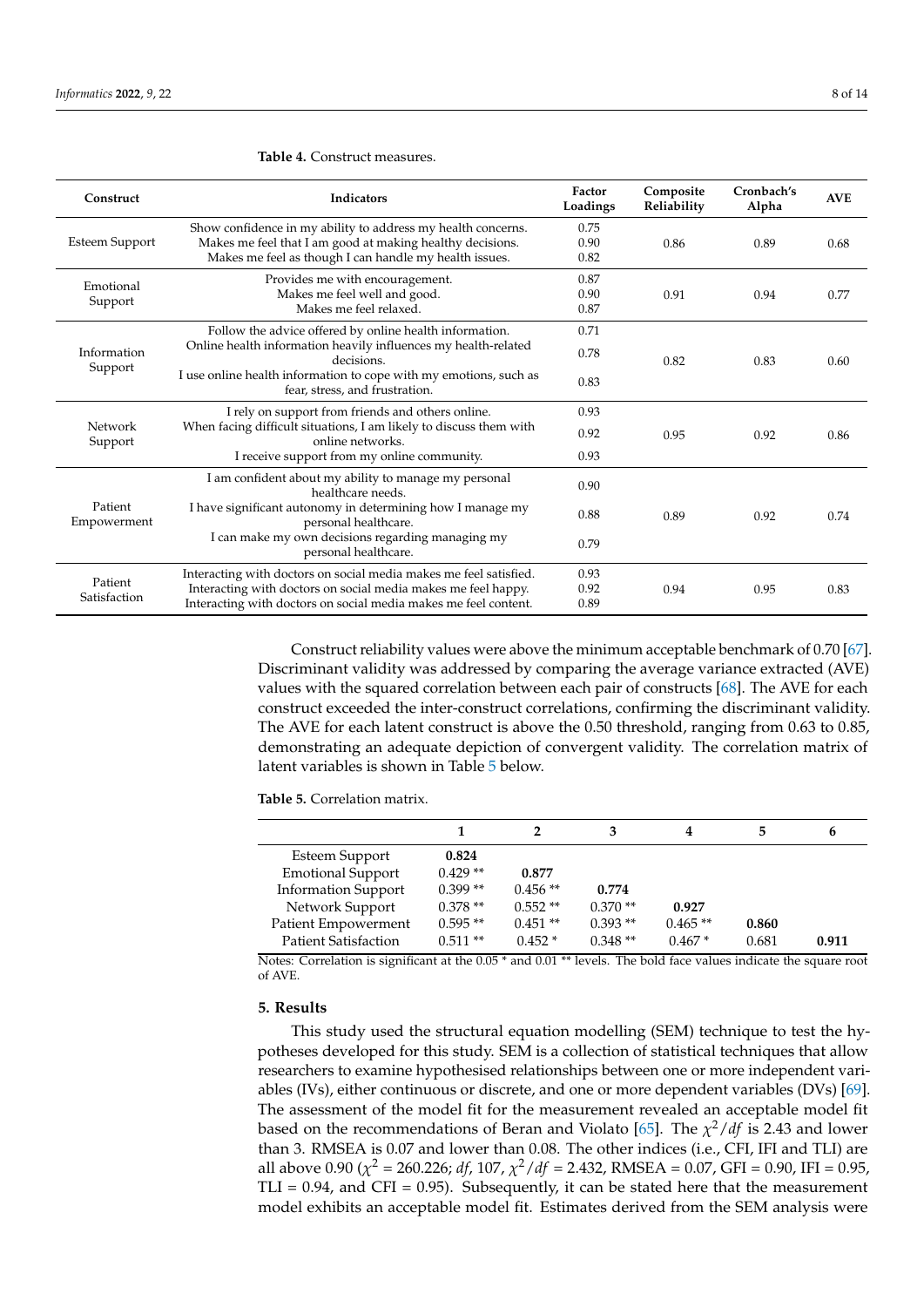used to test the research hypotheses. The results of hypothesis testing are provided in Table [6](#page-8-0) and they generate support for all hypothesised relationships depicted except H1a in the theoretical model. The results strongly suggest that emotional support, information support and network support significantly and positively influence the notion of patient empowerment. Therefore, hypotheses 1b, 1c and 1d are all found to be true. Surprisingly, hypothesis 1a was not supported. For the impact of patient empowerment on patient satisfaction, the results suggest that patient empowerment significantly influences patient satisfaction. Thus, hypothesis 2 is found to be true. These outcomes demonstrated that enhanced social support through social media channels for patients and health consumers does result in increased patient empowerment. Consequently, patient empowerment is a strong determinant of satisfaction in the healthcare context.

<span id="page-8-0"></span>**Table 6.** Hypothesis Testing.

| Path                       |               |                             | Estimate | S.E.  | C.R.  | п     | Result        |
|----------------------------|---------------|-----------------------------|----------|-------|-------|-------|---------------|
| <b>Esteem Support</b>      | $\rightarrow$ | Patient Empowerment         | 0.110    | 0.071 | 1.544 | 0.122 | Not supported |
| <b>Emotional Support</b>   | $\rightarrow$ | Patient Empowerment         | 0.347    | 0.113 | 3.062 | $***$ | Supported     |
| <b>Information Support</b> | $\rightarrow$ | Patient Empowerment         | 0.161    | 0.071 | 1.985 | 0.043 | Supported     |
| Network Support            | $\rightarrow$ | Patient Empowerment         | 0.311    | 0.073 | 4.243 | $***$ | Supported     |
| Patient Empowerment        | $\rightarrow$ | <b>Patient Satisfaction</b> | 0.640    | 0.070 | 9.113 | ***   | Supported     |

\*\*\* Significant at the 0.001 level.

### **6. Discussion**

This study aims to investigate the antecedents of patient satisfaction. Firstly, this article tested the causal effect of four social support dimensions on patient empowerment. Second, this research tested the influence of patient empowerment on patient satisfaction. Consequently, this research endeavour provides valuable insights for developing health communication and online support strategies. Several findings are explained more fully below.

In H1a, the finding exhibited an insignificant relationship between esteem support and patient empowerment (β = 0.110,  $p > 0.05$ ). Prior studies have studied the effects of esteem support from different perspectives and reported positive results. Valkenburg and Peter [\[70\]](#page-13-2) reported that social self-esteem positively influences an individual's wellbeing. In contrast, Deng and Liu [\[58\]](#page-12-19) found that self-esteem significantly influences health self-efficacy. Thus, the result contradicts the earlier findings and does not provide support for the notion that a significant relationship exists between esteem support and patient empowerment. This is an interesting finding and needs further investigation within a clinical setting. For example, recent research on 34 cancer patients demonstrates that learning from fellow cancer patients' stories online has a significantly greater influence on cancer patients' perceptions and expectations compared to medical professionals' influence [\[25\]](#page-11-15).

In H1b, this research demonstrates that emotional support significantly influences the notion of patient empowerment ( $β = 0.347, p < 0.001$ ). The finding is consistent with previous studies which also illustrate how online emotional support plays an important role in empowering patients to improve their health outcomes [\[71,](#page-13-3)[72\]](#page-13-4). A recent multimethod study infers that social support and information utility derived from online health community participation helps to shape perceptions of patient empowerment among community participants [\[13\]](#page-11-3). Thus, it is apparent that more investment is required to facilitate emotional support which empowers patients and produces more patient empowerment.

Referring to H1c, the positive relationship between information support and patient empowerment signifies that interacting with others in social media-based support groups enhances their ability to take more informed medical decisions ( $β = 0.161, p < 0.005$ ) [\[73\]](#page-13-5). However, more caution needs to be observed in terms of facilitating information support. A recent study on colorectal cancer patient survivors demonstrated that the need for in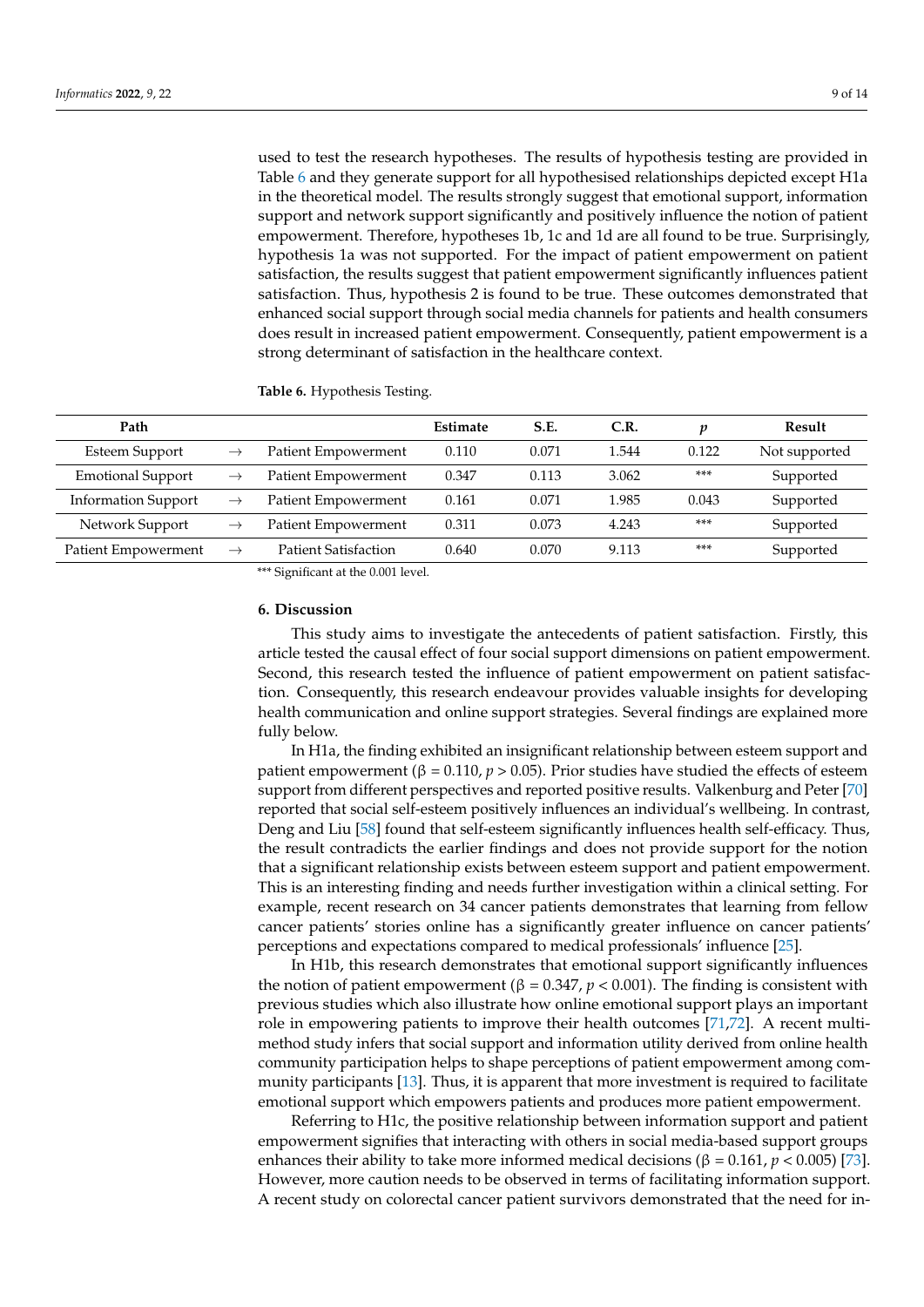formational support changes over time, and individual patient characteristics play a vital role in terms of information requirements [\[74\]](#page-13-6). Similarly, this study detected a positive relationship between network support and patient empowerment ( $β = 0.311, p < 0.001$ ) (H1d). Hence, network support can directly influence health consumers' sense of confidence and efficacy while interacting with medical professionals and managing their health conditions. The benefits of network support have been documented in other research [\[24,](#page-11-14)[75\]](#page-13-7). According to Naslund and Aschbrenner [\[24\]](#page-11-14), patients with serious mental illness report significant benefits from various forms of network supports, such as online peer interaction or story sharing.

Lastly, this study also demonstrates a positive relationship between patient empowerment and patient satisfaction (β = 0.640,  $p < 0.001$ ) (H2). However, it must be noted that empowerment is a multi-dimensional construct, and social support is an important but not the sole dimension of patient empowerment. Prior studies indicated that critical characteristics of patient empowerment include social support, patient education, disease awareness and self-efficacy [\[54\]](#page-12-15). Although other research has shown that patient empowerment is connected to healthcare quality [\[76\]](#page-13-8), the relationship between patient satisfaction and patient empowerment is still not well understood. For example, Tartaglione and Cavacece [\[77\]](#page-13-9) found no association between patient empowerment and patient satisfaction. With this in mind, this study provides new insights that in developing countries like Bangladesh, patient empowerment will play a significant role in patient satisfaction.

#### *Implications and Limitations*

Our contribution to the literature lies in the development of a novel theoretical framework presented herein which considers different domains of social support, namely emotional, esteem, information, and network support, to enhance the current understandings of the determinants of patient empowerment, and satisfaction in social media-based health communities. This extends the current understanding of social support dimensions in online healthcare communities. This cross-sectional study reflects on the relationship of the four dimensions of social support [\[6\]](#page-10-5), patient empowerment and patient satisfaction. Firstly, we empirically tested the significant effects of the four dimensions of social support on patient empowerment, as well as the relationship between patient empowerment and patient satisfaction. These findings enrich the research on the dimensions of social support and patient satisfaction.

Secondly, this study examined the relationship between social support dimensions, patient empowerment and patient satisfaction in a developing country context. The results of this research confirm the need for providing online social support, which is likely to empower patients. The dimensions of online social support are often overlooked by healthcare providers in a developing country such as Bangladesh. The findings will also prompt healthcare providers to undertake initiatives that facilitate social media-based social support for healthcare consumers. An in-depth understanding of different dimensions of social support can help healthcare providers design and offer more targeted online services for patients and customers.

Finally, this research endeavour expands our knowledge of the social support dimensions of social media networks. The quantitative analysis performed for testing the research hypotheses also offers validation for the necessity of inspiring and supporting the use of social media to improve the health outcomes of healthcare consumers.

This study is not free from certain limitations. Firstly, this is a cross-sectional study due to time and resource constraints. Secondly, the sample chosen for this study comprises internet and social media users. Therefore, the results do not capture the perspectives or opinions of non-social media users. Thirdly, this study is based on a convenience sampling method and does not focus on any exclusive healthcare consumer group. Future research can be conducted on a specific clinical setting (for example, social support for people with an eating disorder) and social media platforms. Fourthly, this study only considers the active users of social media and their interactions with social support dimensions. It must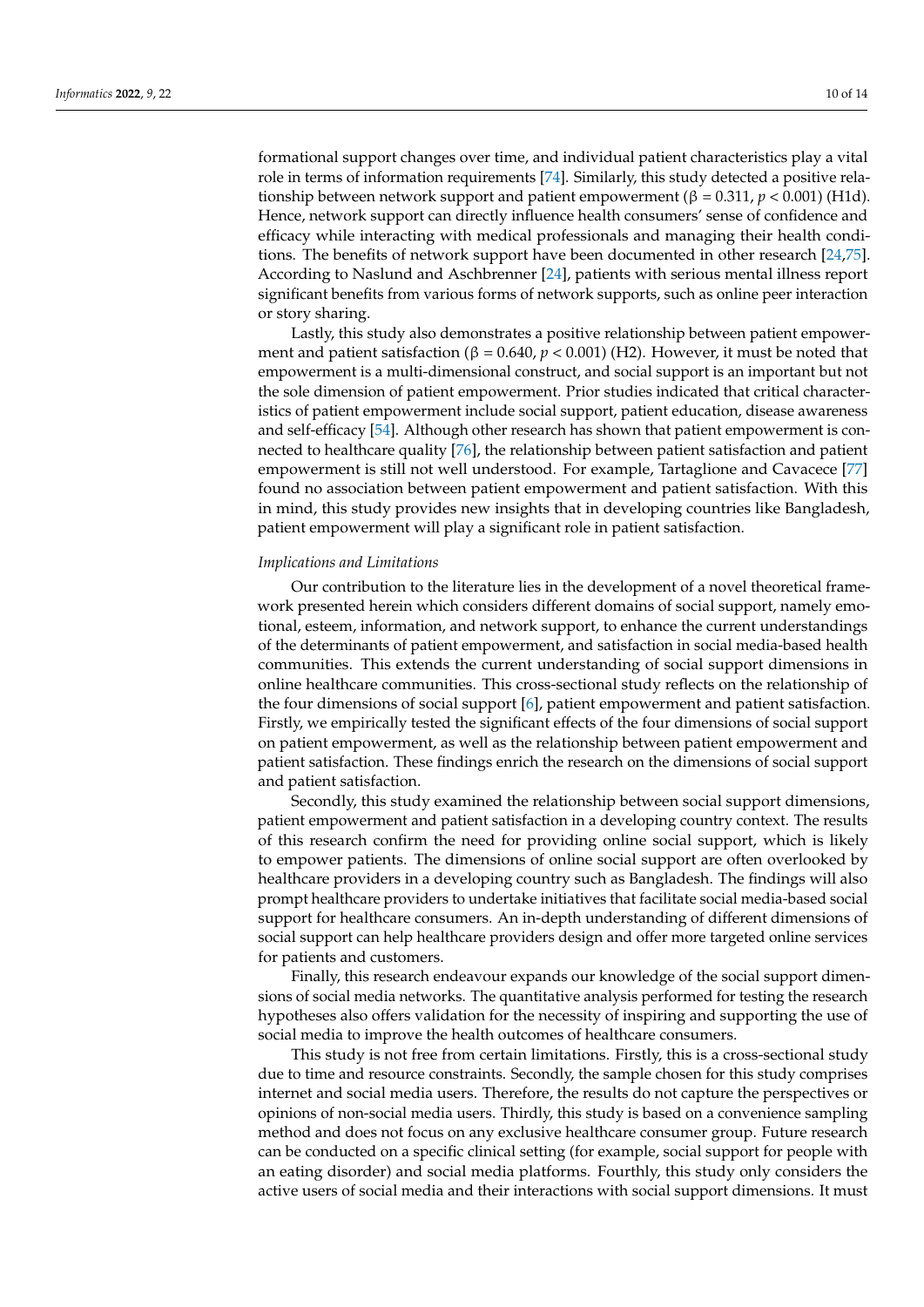be acknowledged that many patients who do not use social media for health-related matters may also feel empowered, supported or satisfied for other reasons, such as knowledge, access to infrastructure or having skills in self-efficacy. Thus, future studies should also consider the notion of bidirectionality. Further research should also examine whether the patients who feel more empowered, satisfied and need social support are more active in the healthcare domain of social media. Fifth, there are other micro and macro factors which play an important role in shaping how patient satisfaction is shaped and perceived. Finally, moderating factors such as trust and facilitating conditions should be incorporated to further validate the findings.

## **7. Conclusions**

This paper investigates how esteem support, information support, emotional support and network support offered by social networks can improve healthcare consumers' sense of empowerment, and whether empowerment leads to better satisfaction within the healthcare social media context. These results demonstrate the importance of emotional support, information support and network support in enhancing health consumers' sense of empowerment. Given the widespread use of social media, and positive associations between social support dimensions, patient empowerment and patient satisfaction, this can lead to an optimistic proposition that social media has the potential to generate reliable online social support for patients. More significantly, this in turn is likely to have positive ramifications for an individual's health outcomes.

**Author Contributions:** Conceptualization, Z.U.R.; Formal analysis, M.A.S.; Investigation and data collection, Z.U.R. and S.U.Z.K.; Methodology, Z.U.R.; Resources, Z.U.R.; Writing—original draft, M.I.K.; Writing—review & editing, M.I.K., S.U.Z.K. and M.A.S. All authors have read and agreed to the published version of the manuscript.

**Funding:** This research received no external funding.

**Institutional Review Board Statement:** The study was approved by the London School of Commerce, Dhaka Centre, Bangladesh.

**Informed Consent Statement:** Informed consent was obtained from all subjects involved in the study.

**Data Availability Statement:** The data presented in this study are available on request from the corresponding author.

**Conflicts of Interest:** The authors declare that they have no conflicts of interest.

#### **References**

- <span id="page-10-0"></span>1. Hamm, M.P.; Chisholm, A.; Shulhan, J.; Milne, A.; Scott, S.D.; Given, L.M.; Hartling, L. Social media use among patients and caregivers: A scoping review. *BMJ Open* **2013**, *3*, e002819. [\[CrossRef\]](http://doi.org/10.1136/bmjopen-2013-002819) [\[PubMed\]](http://www.ncbi.nlm.nih.gov/pubmed/23667163)
- <span id="page-10-1"></span>2. Lin, X.; Kishore, R. Social media-enabled healthcare: A conceptual model of social media affordances, online social support, and health behaviors and outcomes. *Technol. Forecast. Soc. Chang.* **2021**, *166*, 120574. [\[CrossRef\]](http://doi.org/10.1016/j.techfore.2021.120574)
- <span id="page-10-2"></span>3. Smith, K.P.; Christakis, N.A. Social networks and health. *Annu. Rev. Sociol.* **2008**, *34*, 405–429. [\[CrossRef\]](http://doi.org/10.1146/annurev.soc.34.040507.134601)
- <span id="page-10-3"></span>4. Gottlieb, B.; Cohen, S.; Underwood, L. (Eds.) *Social Support Measurement and Intervention*; Oxford University Press: Oxford, UK, 2000.
- <span id="page-10-4"></span>5. Shirky, C. (Ed.) Here comes health. In *Keynote Speech at the Health 2.0 Conference: User-Generated Healthcare, San Francisco*; The Health Care Blog: San Francisco, CA, USA, 2008.
- <span id="page-10-5"></span>6. Smailhodzic, E.; Hooijsma, W.; Boonstra, A.; Langley, D.J. Social media use in healthcare: A systematic review of effects on patients and on their relationship with healthcare professionals. *BMC Health Serv. Res.* **2016**, *16*, 442. [\[CrossRef\]](http://doi.org/10.1186/s12913-016-1691-0) [\[PubMed\]](http://www.ncbi.nlm.nih.gov/pubmed/27562728)
- <span id="page-10-6"></span>7. Zhang, K.; Kim, K.; Silverstein, N.M.; Song, Q.; Burr, J.A. Social media communication and loneliness among older adults: The mediating roles of social support and social contact. *Gerontologist* **2021**, *61*, 888–896. [\[CrossRef\]](http://doi.org/10.1093/geront/gnaa197) [\[PubMed\]](http://www.ncbi.nlm.nih.gov/pubmed/33284972)
- <span id="page-10-7"></span>8. Lazard, A.J.; Collins, M.K.R.; Hedrick, A.; Horrell, L.N.; Varma, T.; Love, B.; Valle, C.G.; Benedict, C. Initiation and changes in use of social media for peer support among young adult cancer patients and survivors. *Psycho-Oncology* **2021**, *30*, 1859–1865. [\[CrossRef\]](http://doi.org/10.1002/pon.5758) [\[PubMed\]](http://www.ncbi.nlm.nih.gov/pubmed/34165848)
- <span id="page-10-8"></span>9. Hajli, M.N. The role of social support on relationship quality and social commerce. *Technol. Forecast. Soc. Chang.* **2014**, *87*, 17–27. [\[CrossRef\]](http://doi.org/10.1016/j.techfore.2014.05.012)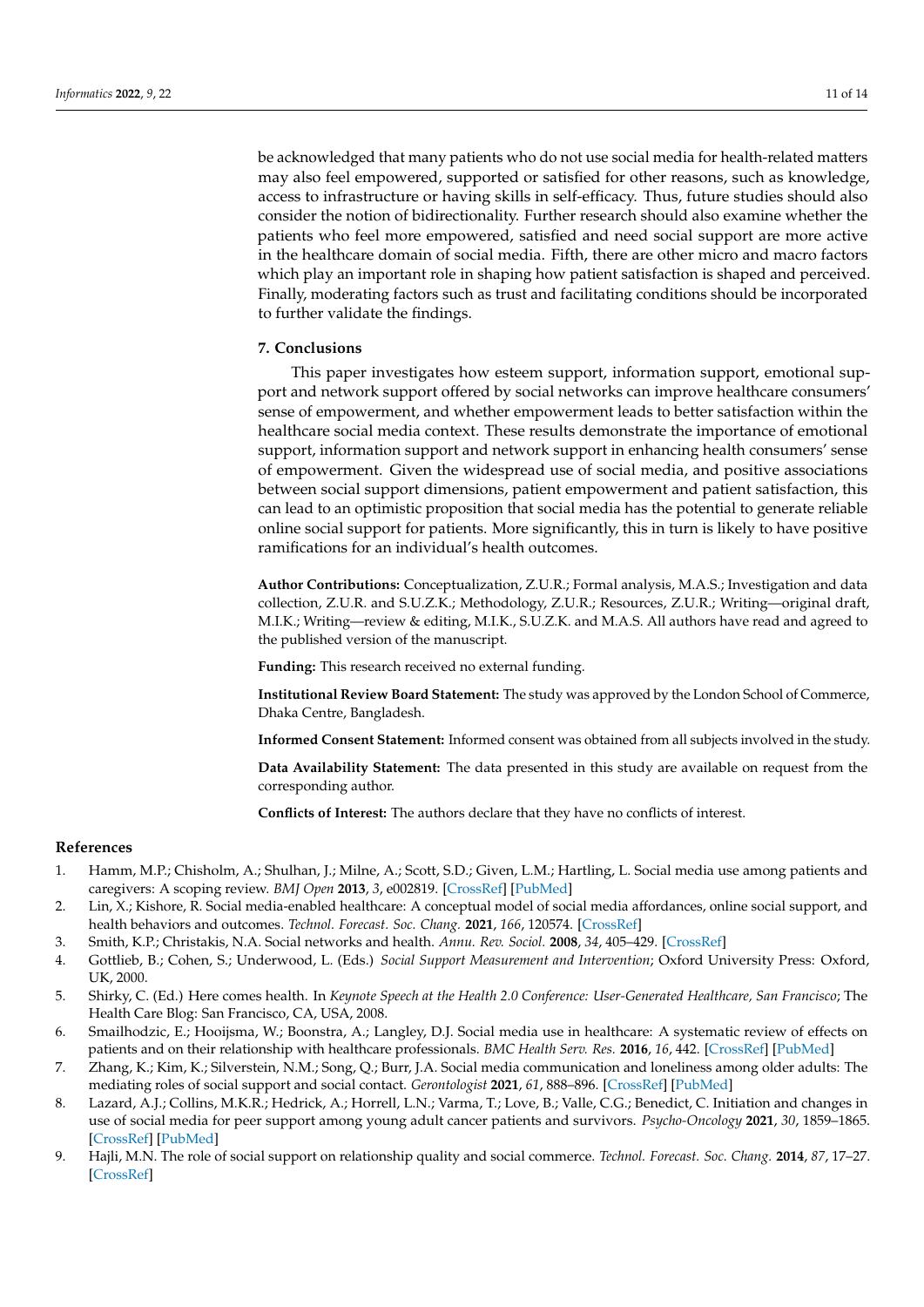- <span id="page-11-0"></span>10. Wang, W.; Shukla, P.; Shi, G. Digitalized social support in the healthcare environment: Effects of the types and sources of social support on psychological well-being. *Technol. Forecast. Soc. Chang.* **2021**, *164*, 120503. [\[CrossRef\]](http://doi.org/10.1016/j.techfore.2020.120503)
- <span id="page-11-1"></span>11. Benetoli, A.; Chen, T.; Aslani, P. How patients' use of social media impacts their interactions with healthcare professionals. *Patient Educ. Couns.* **2018**, *101*, 439–444. [\[CrossRef\]](http://doi.org/10.1016/j.pec.2017.08.015)
- <span id="page-11-2"></span>12. Yue, C.; Liu, C.; Wang, J.; Zhang, M.; Wu, H.; Li, C.; Yang, X. Association between social support and anxiety among pregnant women in the third trimester during the coronavirus disease 2019 (COVID-19) epidemic in Qingdao, China: The mediating effect of risk perception. *Int. J. Soc. Psychiatry* **2021**, *67*, 120–127. [\[CrossRef\]](http://doi.org/10.1177/0020764020941567)
- <span id="page-11-3"></span>13. Johnston, A.C.; Worrell, J.L.; Di Gangi, P.M.; Wasko, M. Online health communities: An assessment of the influence of participation on patient empowerment outcomes. *Inf. Technol. People* **2013**, *26*, 213–235. [\[CrossRef\]](http://doi.org/10.1108/ITP-02-2013-0040)
- <span id="page-11-4"></span>14. Cohen, S.E.; Syme, S. (Eds.) *Social Support and Health*; Academic Press: Cambridge, MA, USA, 1985.
- <span id="page-11-5"></span>15. French, K.A.; Dumani, S.; Allen, T.D.; Shockley, K.M. A meta-analysis of work–family conflict and social support. *Psychol. Bull.* **2018**, *144*, 284. [\[CrossRef\]](http://doi.org/10.1037/bul0000120) [\[PubMed\]](http://www.ncbi.nlm.nih.gov/pubmed/29239632)
- <span id="page-11-6"></span>16. Xu, S.; Markson, C.; Costello, K.L.; Xing, C.Y.; Demissie, K.; Llanos, A.A. Leveraging social media to promote public health knowledge: Example of cancer awareness via Twitter. *JMIR Public Health Surveill.* **2016**, *2*, e17. [\[CrossRef\]](http://doi.org/10.2196/publichealth.5205) [\[PubMed\]](http://www.ncbi.nlm.nih.gov/pubmed/27227152)
- <span id="page-11-7"></span>17. Habibi, M.R.; Laroche, M.; Richard, M.-O. Brand communities based in social media: How unique are they? Evidence from two exemplary brand communities. *Int. J. Inf. Manag.* **2014**, *34*, 123–132. [\[CrossRef\]](http://doi.org/10.1016/j.ijinfomgt.2013.11.010)
- <span id="page-11-8"></span>18. Perez, M.; Sefko, J.A.; Ksiazek, D.; Golla, B.; Casey, C.; Margenthaler, J.A.; Colditz, G.; Kreuter, M.W.; Jeffe, D. A novel intervention using interactive technology and personal narratives to reduce cancer disparities: African American breast cancer survivor stories. *J. Cancer Surviv.* **2014**, *8*, 21–30. [\[CrossRef\]](http://doi.org/10.1007/s11764-013-0308-4) [\[PubMed\]](http://www.ncbi.nlm.nih.gov/pubmed/24030573)
- <span id="page-11-9"></span>19. Cueva, M.; Kuhnley, R.; Revels, L.; Schoenberg, N.E.; Lanier, A.; Dignan, M. Engaging elements of cancer-related digital stories in Alaska. *J. Cancer Educ.* **2016**, *31*, 500–505. [\[CrossRef\]](http://doi.org/10.1007/s13187-015-0826-z) [\[PubMed\]](http://www.ncbi.nlm.nih.gov/pubmed/25865400)
- <span id="page-11-10"></span>20. Fiddian-Green, A.; Kim, S.; Gubrium, A.C.; Larkey, L.K.; Peterson, J.C. Restor(y)ing health: A conceptual model of the effects of digital storytelling. *Health Promot. Pract.* **2019**, *20*, 502–512. [\[CrossRef\]](http://doi.org/10.1177/1524839918825130)
- <span id="page-11-11"></span>21. Mattson, M.; Hall, J.G. *Health as Communication Nexus: A Service-Learning Approach*; Kendall Hunt Publishing Company: Dubuque, IA, USA, 2011.
- <span id="page-11-12"></span>22. Hvidt, E.A. Sources of "relational homes": A qualitative study of cancer survivors' perceptions of emotional support. *Ment. Health Relig. Cult.* **2013**, *16*, 617–632. [\[CrossRef\]](http://doi.org/10.1080/13674676.2012.708652)
- <span id="page-11-13"></span>23. Frost, J.; Massagli, M. PatientsLikeMe the case for a data-centered patient community and how ALS patients use the community to inform treatment decisions and manage pulmonary health. *Chronic Respir. Dis.* **2009**, *6*, 225–229. [\[CrossRef\]](http://doi.org/10.1177/1479972309348655)
- <span id="page-11-14"></span>24. Naslund, J.; Aschbrenner, K.; Marsch, L.; Bartels, S. The future of mental health care: Peer-to-peer support and social media. *Epidemiol. Psychiatr. Sci.* **2016**, *25*, 113–122. [\[CrossRef\]](http://doi.org/10.1017/S2045796015001067)
- <span id="page-11-15"></span>25. Chiu, Y.-C.; Hsieh, Y.-L. Communication online with fellow cancer patients: Writing to be remembered, gain strength, and find survivors. *J. Health Psychol.* **2013**, *18*, 1572–1581. [\[CrossRef\]](http://doi.org/10.1177/1359105312465915)
- <span id="page-11-16"></span>26. Zhao, J.; Han, H.; Zhong, B.; Xie, W.; Chen, Y.; Zhi, M. Health information on social media helps mitigate Crohn's disease symptoms and improves patients' clinical course. *Comput. Hum. Behav.* **2021**, *115*, 106588. [\[CrossRef\]](http://doi.org/10.1016/j.chb.2020.106588)
- <span id="page-11-17"></span>27. Johnson, G.J.; Ambrose, P.J. Neo-tribes: The power and potential of online communities in health care. *Commun. ACM* **2006**, *49*, 107–113. [\[CrossRef\]](http://doi.org/10.1145/1107458.1107463)
- <span id="page-11-18"></span>28. Bender, J.L.; Jimenez-Marroquin, M.-C.; Jadad, A.R. Seeking support on Facebook: A content analysis of breast cancer groups. *J. Med. Internet Res.* **2011**, *13*, e16. [\[CrossRef\]](http://doi.org/10.2196/jmir.1560)
- <span id="page-11-19"></span>29. Patel, R.; Chang, T.; Greysen, S.R.; Chopra, V. Social media use in chronic disease: A systematic review and novel taxonomy. *Am. J. Med.* **2015**, *128*, 1335–1350. [\[CrossRef\]](http://doi.org/10.1016/j.amjmed.2015.06.015) [\[PubMed\]](http://www.ncbi.nlm.nih.gov/pubmed/26159633)
- <span id="page-11-20"></span>30. Mikal, J.P.; Beckstrand, M.J.; Parks, E.; Oyenuga, M.; Odebunmi, T.; Okedele, O.; Uchino, B.; Horvath, K. Online social support among breast cancer patients: Longitudinal changes to Facebook use following breast cancer diagnosis and transition off therapy. *J. Cancer Surviv.* **2020**, *14*, 322–330. [\[CrossRef\]](http://doi.org/10.1007/s11764-019-00847-w) [\[PubMed\]](http://www.ncbi.nlm.nih.gov/pubmed/31897878)
- <span id="page-11-21"></span>31. Yoo, W.; Namkoong, K.; Choi, M.; Shah, D.V.; Tsang, S.; Hong, Y.; Aguilar, M.; Gustafson, D.H. Giving and receiving emotional support online: Communication competence as a moderator of psychosocial benefits for women with breast cancer. *Comput. Hum. Behav.* **2014**, *30*, 13–22. [\[CrossRef\]](http://doi.org/10.1016/j.chb.2013.07.024) [\[PubMed\]](http://www.ncbi.nlm.nih.gov/pubmed/24058261)
- <span id="page-11-22"></span>32. De Martino, I.; D'Apolito, R.; McLawhorn, A.S.; Fehring, K.A.; Sculco, P.K.; Gasparini, G. Social media for patients: Benefits and drawbacks. *Curr. Rev. Musculoskelet. Med.* **2017**, *10*, 141–145. [\[CrossRef\]](http://doi.org/10.1007/s12178-017-9394-7)
- <span id="page-11-23"></span>33. Mikal, J.P.; Rice, R.E.; Abeyta, A.; DeVilbiss, J. Transition, stress and computer-mediated social support. *Comput. Hum. Behav.* **2013**, *29*, A40–A53. [\[CrossRef\]](http://doi.org/10.1016/j.chb.2012.12.012)
- <span id="page-11-24"></span>34. Barak, A.; Boniel-Nissim, M.; Suler, J. Fostering empowerment in online support groups. *Comput. Hum. Behav.* **2008**, *24*, 1867–1883. [\[CrossRef\]](http://doi.org/10.1016/j.chb.2008.02.004)
- <span id="page-11-25"></span>35. Courtney, K. The use of social media in healthcare: Organizational, clinical, and patient perspectives. *Stud. Health Technol. Inform.* **2013**, *183*, 244.
- <span id="page-11-26"></span>36. Househ, M.; Borycki, E.; Kushniruk, A. Empowering patients through social media: The benefits and challenges. *Health Inform. J.* **2014**, *20*, 50–58. [\[CrossRef\]](http://doi.org/10.1177/1460458213476969) [\[PubMed\]](http://www.ncbi.nlm.nih.gov/pubmed/24550564)
- <span id="page-11-27"></span>37. Rozenblum, R.; Bates, D.W. *Patient-Centred Healthcare, Social Media and the Internet: The Perfect Storm?* BMJ Publishing Group Ltd.: London, UK, 2013.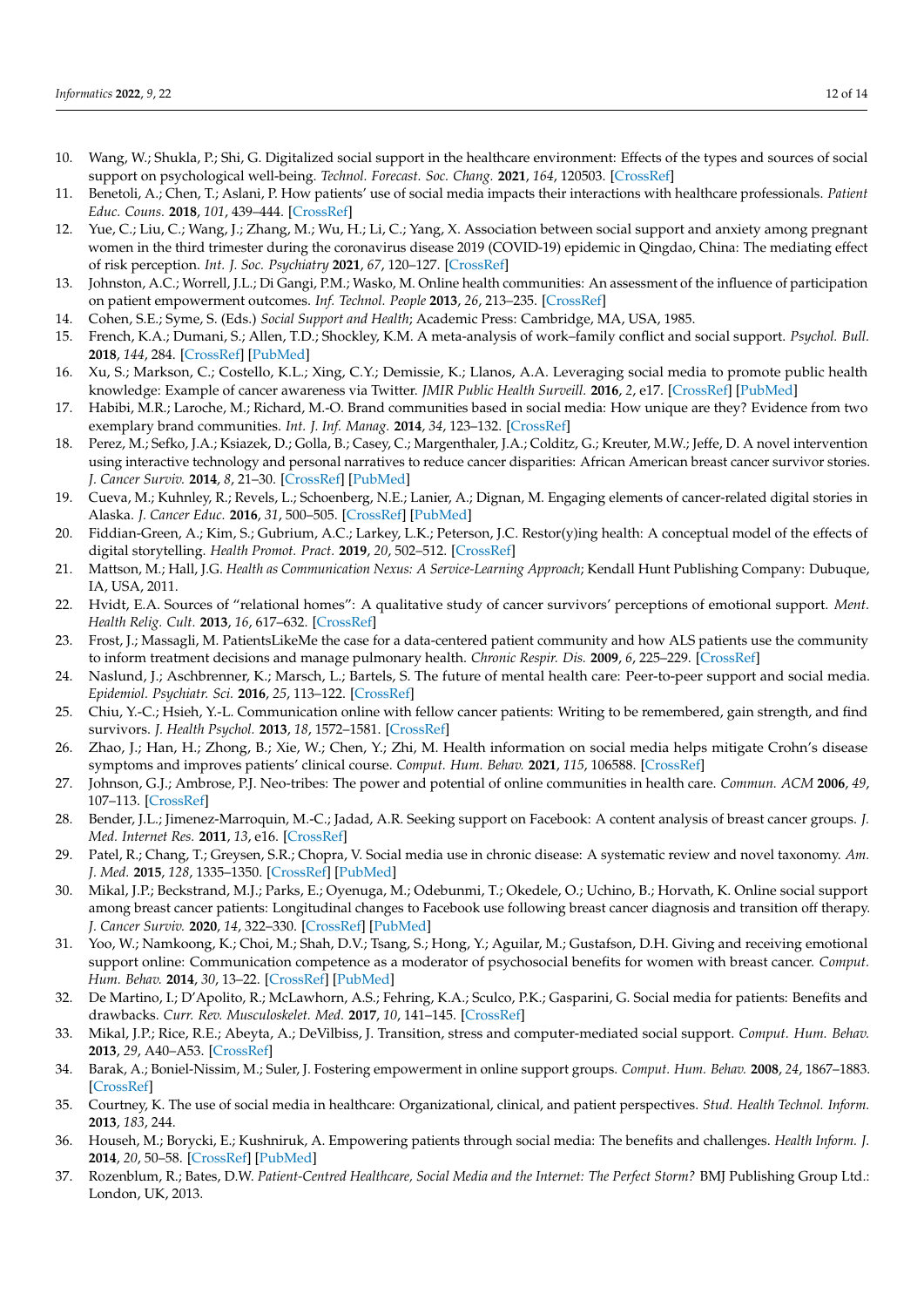- <span id="page-12-0"></span>38. Oh, H.J.; Lee, B. The effect of computer-mediated social support in online communities on patient empowerment and doctor– patient communication. *Health Commun.* **2012**, *27*, 30–41. [\[CrossRef\]](http://doi.org/10.1080/10410236.2011.567449) [\[PubMed\]](http://www.ncbi.nlm.nih.gov/pubmed/21797714)
- <span id="page-12-1"></span>39. Broom, A. The eMale: Prostate cancer, masculinity and online support as a challenge to medical expertise. *J. Sociol.* **2005**, *41*, 87–104. [\[CrossRef\]](http://doi.org/10.1177/1440783305050965)
- <span id="page-12-2"></span>40. Hocevar, K.P.; Flanagin, A.J.; Metzger, M.J. Social media self-efficacy and information evaluation online. *Comput. Hum. Behav.* **2014**, *39*, 254–262. [\[CrossRef\]](http://doi.org/10.1016/j.chb.2014.07.020)
- 41. Eschenbrenner, B.; Nah, F.F.-H. (Eds.) Social Media in Health Care. In *International Conference on HCI in Business*; Springer: Berlin/Heidelberg, Germany, 2015.
- <span id="page-12-3"></span>42. Considine, D.M. Social Media for Health Professionals—Benefits and Pitfalls: Doctor Portal. 2015. [Updated 2018, Cited 2015]. Available online: <https://www.doctorportal.com.au/social-media-for-health-professionals-benefits-and-pitfalls/> (accessed on 29 January 2022).
- <span id="page-12-4"></span>43. Richter, J.P.; Kazley, A.S. Social media: How hospital facebook activity may influence patient satisfaction. *Health Mark. Q.* **2020**, *37*, 1–9. [\[CrossRef\]](http://doi.org/10.1080/07359683.2020.1713573)
- <span id="page-12-5"></span>44. Naidu, A. Factors affecting patient satisfaction and healthcare quality. *Int. J. Health Care Qual. Assur.* **2009**, *22*, 366–381. [\[CrossRef\]](http://doi.org/10.1108/09526860910964834)
- <span id="page-12-6"></span>Batbaatar, E.; Dorjdagva, J.; Luvsannyam, A.; Savino, M.M.; Amenta, P. Determinants of patient satisfaction: A systematic review. *Perspect. Public Health* **2017**, *137*, 89–101. [\[CrossRef\]](http://doi.org/10.1177/1757913916634136)
- <span id="page-12-7"></span>46. Prochaska, J.J.; Coughlin, S.S.; Lyons, E.J. Social media and mobile technology for cancer prevention and treatment. *Am. Soc. Clin. Oncol. Educ. Book* **2017**, *37*, 128–137. [\[CrossRef\]](http://doi.org/10.1200/EDBK_173841)
- <span id="page-12-8"></span>47. Miah, S.J.; Hasan, N.; Hasan, R.; Gammack, J. Healthcare support for underserved communities using a mobile social media platform. *Inf. Syst.* **2017**, *66*, 1–12. [\[CrossRef\]](http://doi.org/10.1016/j.is.2017.01.001)
- <span id="page-12-9"></span>48. Shim, M.; Jo, H.S. What quality factors matter in enhancing the perceived benefits of online health information sites? Application of the updated DeLone and McLean Information Systems Success Model. *Int. J. Med. Inform.* **2020**, *137*, 104093. [\[CrossRef\]](http://doi.org/10.1016/j.ijmedinf.2020.104093) [\[PubMed\]](http://www.ncbi.nlm.nih.gov/pubmed/32078918)
- <span id="page-12-10"></span>49. Highton-Williamson, E.; Priebe, S.; Giacco, D. Online social networking in people with psychosis: A systematic review. *Int. J. Soc. Psychiatry* **2015**, *61*, 92–101. [\[CrossRef\]](http://doi.org/10.1177/0020764014556392) [\[PubMed\]](http://www.ncbi.nlm.nih.gov/pubmed/25381145)
- <span id="page-12-11"></span>50. Zhao, X.; Basnyat, I. Online social support for "Danqin Mama": A case study of parenting discussion forum for unwed single mothers in China. *Comput. Hum. Behav.* **2018**, *80*, 12–21. [\[CrossRef\]](http://doi.org/10.1016/j.chb.2017.10.045)
- <span id="page-12-12"></span>51. Fisher, J.; Clayton, M. Who gives a tweet: Assessing patients' interest in the use of social media for health care. *Worldviews Evid.-Based Nurs.* **2012**, *9*, 100–108. [\[CrossRef\]](http://doi.org/10.1111/j.1741-6787.2012.00243.x) [\[PubMed\]](http://www.ncbi.nlm.nih.gov/pubmed/22432730)
- <span id="page-12-13"></span>52. Kind, T.; Greysen, S.R.; Chretien, K.C. Pediatric clerkship directors' social networking use and perceptions of online professionalism. *Acad. Pediatr.* **2012**, *12*, 142–148. [\[CrossRef\]](http://doi.org/10.1016/j.acap.2011.12.003)
- <span id="page-12-14"></span>53. Alegría, M.; Polo, A.; Gao, S.; Santana, L.; Rothstein, D.; Jimenez, A.; Hunter, M.L.; Mendieta, F.; Oddo, V.; Normand, S.-L. Evaluation of a patient activation and empowerment intervention in mental health care. *Med. Care* **2008**, *46*, 247. [\[CrossRef\]](http://doi.org/10.1097/MLR.0b013e318158af52)
- <span id="page-12-15"></span>54. Yeh, M.-Y.; Wu, S.-C.; Tung, T.-H. The relation between patient education, patient empowerment and patient satisfaction: A cross-sectional-comparison study. *Appl. Nurs. Res.* **2018**, *39*, 11–17. [\[CrossRef\]](http://doi.org/10.1016/j.apnr.2017.10.008)
- <span id="page-12-16"></span>55. Bond, C.; Merolli, M.; Ahmed, O. Patient Empowerment through Social Media. In *Participatory Health through Social Media*; Elsevier: Amsterdam, The Netherlands, 2016; pp. 10–26.
- <span id="page-12-17"></span>56. Fox, N.J.; Ward, K.J.; O'Rourke, A.J. The 'expert patient': Empowerment or medical dominance? The case of weight loss, pharmaceutical drugs and the Internet. *Soc. Sci. Med.* **2005**, *60*, 1299–1309. [\[CrossRef\]](http://doi.org/10.1016/j.socscimed.2004.07.005)
- <span id="page-12-18"></span>57. Oh, H.J.; Lauckner, C.; Boehmer, J.; Fewins-Bliss, R.; Li, K. Facebooking for health: An examination into the solicitation and effects of health-related social support on social networking sites. *Comput. Hum. Behav.* **2013**, *29*, 2072–2080. [\[CrossRef\]](http://doi.org/10.1016/j.chb.2013.04.017)
- <span id="page-12-19"></span>58. Deng, Z.; Liu, S. Understanding consumer health information-seeking behavior from the perspective of the risk perception attitude framework and social support in mobile social media websites. *Int. J. Med. Inform.* **2017**, *105*, 98–109. [\[CrossRef\]](http://doi.org/10.1016/j.ijmedinf.2017.05.014)
- <span id="page-12-20"></span>59. Liang, H.; Xue, Y.; Chase, S.K. Online health information seeking by people with physical disabilities due to neurological conditions. *Int. J. Med. Inform.* **2011**, *80*, 745–753. [\[CrossRef\]](http://doi.org/10.1016/j.ijmedinf.2011.08.003) [\[PubMed\]](http://www.ncbi.nlm.nih.gov/pubmed/21917511)
- <span id="page-12-21"></span>60. Haslam, D.M.; Tee, A.; Baker, S. The use of social media as a mechanism of social support in parents. *J. Child Fam. Stud.* **2017**, *26*, 2026–2037. [\[CrossRef\]](http://doi.org/10.1007/s10826-017-0716-6)
- <span id="page-12-22"></span>61. Wu, T.; Deng, Z.; Zhang, D.; Buchanan, P.R.; Zha, D.; Wang, R. Seeking and using intention of health information from doctors in social media: The effect of doctor-consumer interaction. *Int. J. Med. Inform.* **2018**, *115*, 106–113. [\[CrossRef\]](http://doi.org/10.1016/j.ijmedinf.2018.04.009) [\[PubMed\]](http://www.ncbi.nlm.nih.gov/pubmed/29779712)
- <span id="page-12-23"></span>62. Byrne, B.M. Structural equation modeling: Perspectives on the present and the future. *Int. J. Test.* **2001**, *1*, 327–334.
- <span id="page-12-24"></span>63. González, J.; De Boeck, P.; Tuerlinckx, F. A double-structure structural equation model for three-mode data. *Psychol. Methods* **2008**, *13*, 337–353. [\[CrossRef\]](http://doi.org/10.1037/a0013269) [\[PubMed\]](http://www.ncbi.nlm.nih.gov/pubmed/19071998)
- <span id="page-12-25"></span>64. Tabachnick, B.G.; Fidell, L.S. *Using Multivariate Statistics*, 5th ed.; Allyn & Bacon/Pearson Education: Boston, MA, USA, 2007.
- <span id="page-12-26"></span>65. Hair, J.F.; Black, W.C.; Babin, B.J.; Anderson, R.E.; Tatham, R.L. *Multivariate Data Analysis*, 6th ed.; Pearson Prentice Hall: Uppersaddle River, NJ, USA, 2006.
- <span id="page-12-27"></span>66. Beran, T.N.; Violato, C. Structural equation modeling in medical research: A primer. *BMC Res. Notes* **2010**, *3*, 267. [\[CrossRef\]](http://doi.org/10.1186/1756-0500-3-267) [\[PubMed\]](http://www.ncbi.nlm.nih.gov/pubmed/20969789)
- <span id="page-12-28"></span>67. Charter, R.A.; Feldt, L.S. The relationship between two methods of evaluating an examinee's difference scores. *J. Psychoeduc. Assess.* **2000**, *18*, 125–142. [\[CrossRef\]](http://doi.org/10.1177/073428290001800203)